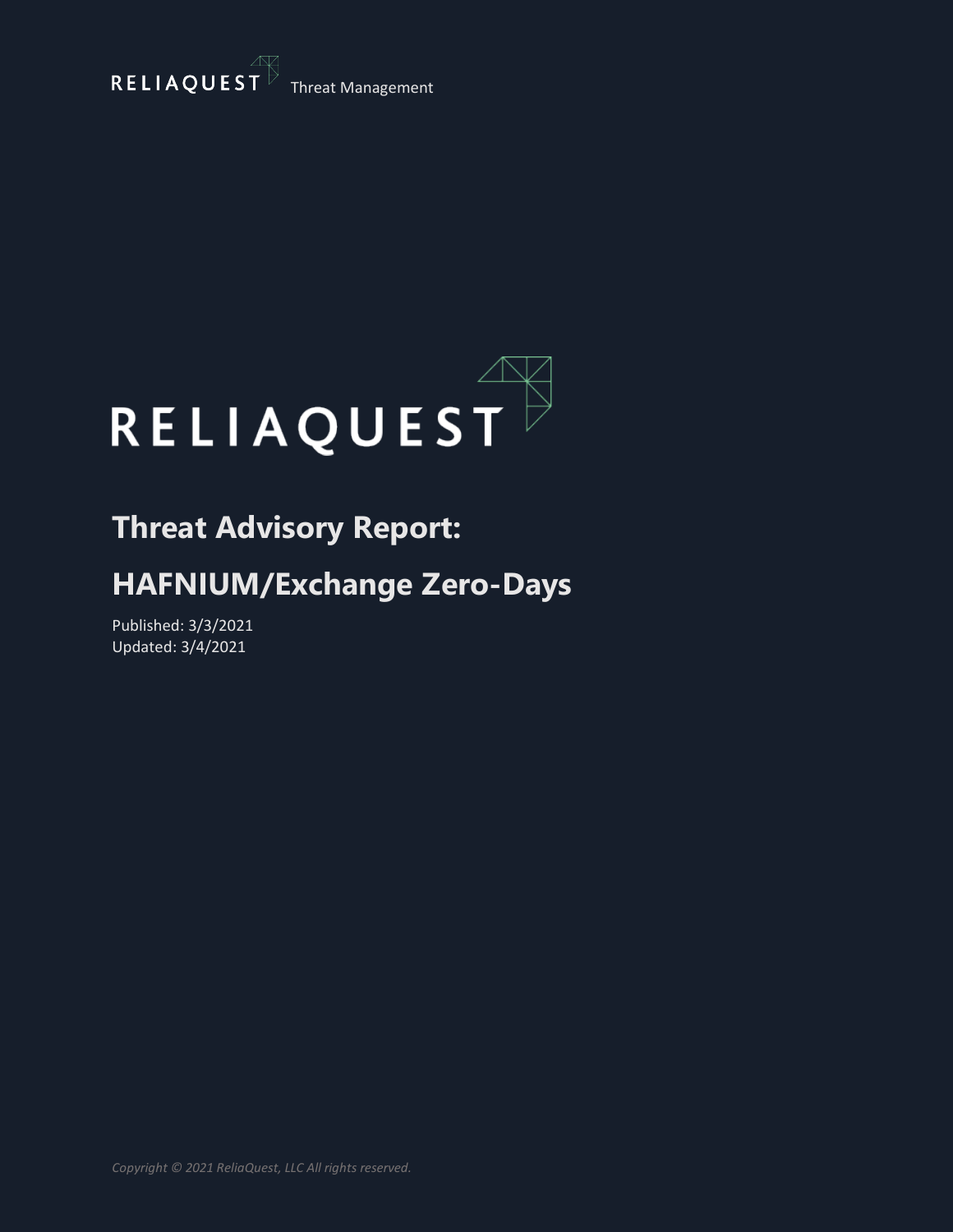### Contents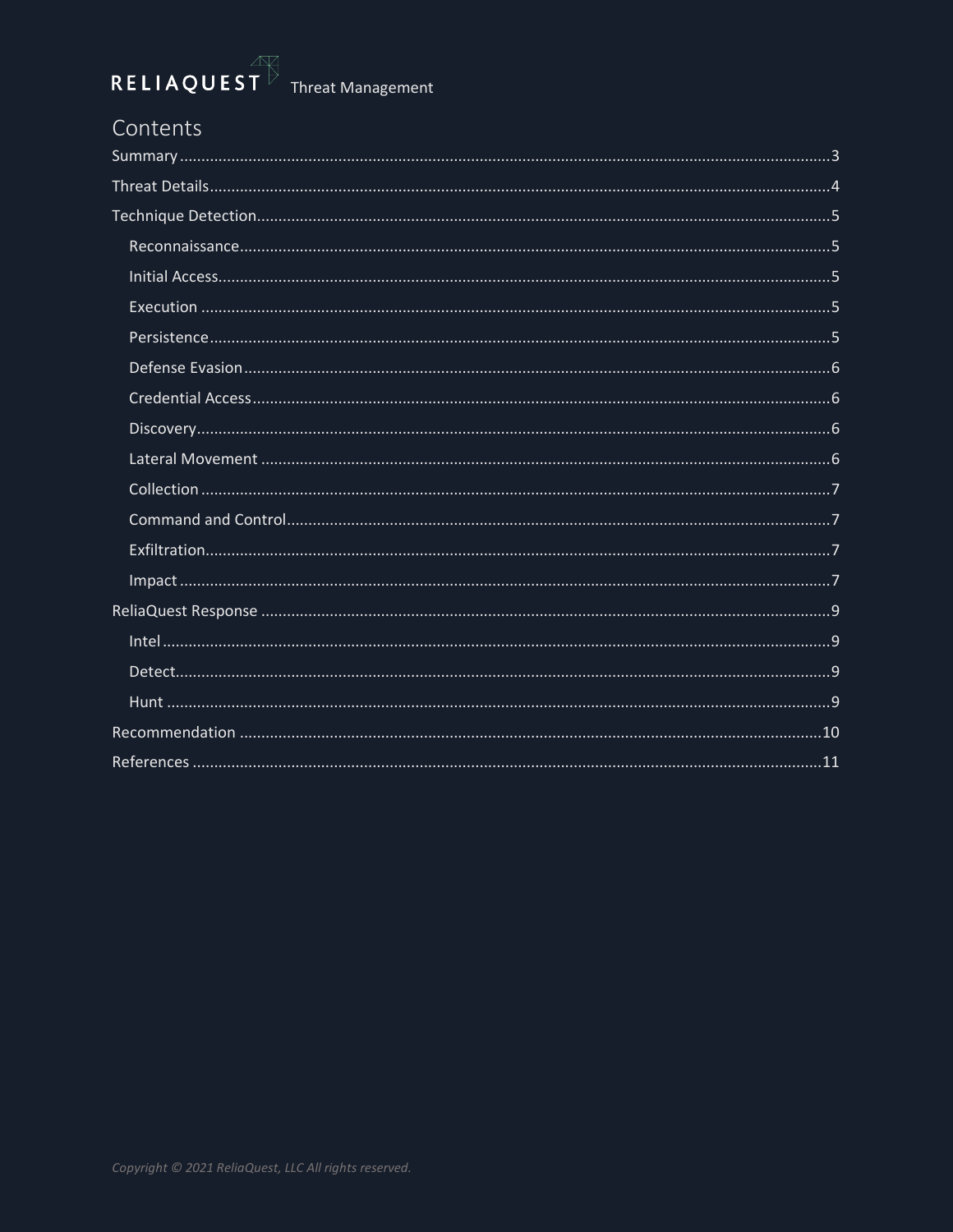# $\begin{array}{|l|l|}\n\hline\n\text{RELIAQUEST} & \text{Thread Management} \\\hline\n\end{array}$

### <span id="page-2-0"></span>**Summary**

On March 2<sup>nd</sup>, 2021, Microsoft Security Response Center released updates related to vulnerabilities affecting on-premises deployments of **Microsoft Exchange Server 2013/2016/2019**. Microsoft also revealed details around active exploitation of these vulnerabilities using zero-day exploits. The exploited vulnerabilities span several classifications, including server-side request forgery (SSRF), deserialization, and a set of arbitrary file write vulnerabilities; all effecting on-premises Exchange deployments. Each of these vulnerabilities had an assigned CVSS base score of 7.8 or higher, placing their severity ratings within the High and Critical range.

In their exposure of the active exploitation of these vulnerabilities, Microsoft provided attribution details for the activity. Per their research, the activity is associated with a state-sponsored group backed by China: **HAFNIUM**. This threat group is actively targeting various industries within the United States, ranging from law firms to defense contractors. This threat group has historically been associated with exploitation of vulnerabilities in publicly accessible services, and specific targeting of Office 365 environments. HAFNIUM also uses readily available open-source tools for their attacks, including **Covenant**, **Nishang**, **PowerCat**, and other common offensive security tools.

We are engaging all relevant teams within the organization to research the threats posed by this adversary, understand how our **GreyMatter Detect**, **Intel**, and **Hunt** capabilities can be applied to identify these threats, and proactively engage our customers to understand the risk that this campaign poses to them.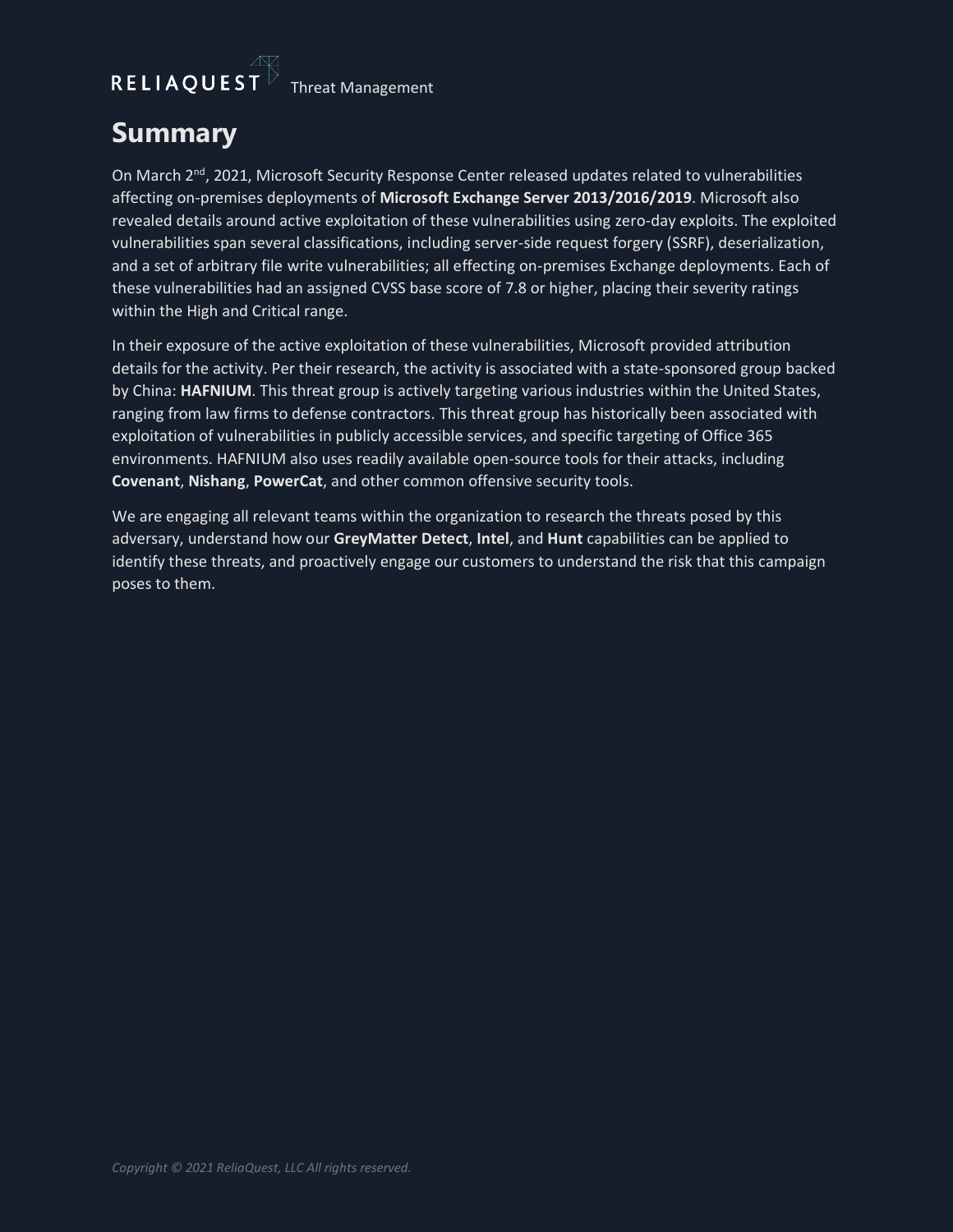## <span id="page-3-0"></span>**Threat Details**

The HAFNIUM threat group uses a set of zero-day exploits to gain unauthorized access to Exchange user mailboxes and perform remote code execution on the target Exchange Server. These exploits and their corresponding vulnerabilities are outlined below:

• A **Server-Side Request Forgery attack** against Exchange Server 2013/2016/2019 that allows for authentication as the Exchange server and eventually access the mailbox of any target user. This is a remote exploit against the exposed Exchange Web Server. Specifically, exploitation of this vulnerability involves an HTTP POST request to resources in the

**/owa/auth/Current/themes/resources/** URL path on the Exchange server, which does not require authentication to access.

- o Related vulnerability: **CVE-2021-26855**
- o **Note**: The attacker must identify the target domain's Fully Qualified Domain Name (FQDN) for the exploit to work. For networks with only a single Exchange server, the attacker also needs the Domain Security Identifier (SID) for the targeted user; if there are multiple Exchange servers, only the targeted user's email address is required.
- Exploitation of a **Deserialization** in Server 2013/2016/2019 vulnerability that requires Administrator privileges to exploit, which allows an attacker to achieve SYSTEM-level code execution on the target Exchange Server.
	- o Related vulnerability: **CVE-2021-26857**
- Two **Arbitrary File Write** vulnerabilities in Exchange Server 2013/2016/2019 that requires Administrator level access and allow the attacker to write data to any location within the exploited server's file system.
	- o Related vulnerabilities: **CVE-2021-26858** and **CVE-2021-27065**

Once the attacker has exploited these vulnerabilities and achieved code execution on the target Exchange Server, they begin various post-exploitation activities.

- Deploy web shells for more robust and persistent access to the target. Web shells observed include popular web shells such as **China Chopper** variants and the **ASPXSPY** web shell, as well as custom ASP web shells.
- Dump LSASS using common utilities like **ProcDump** to harvest credentials.
- Compress files for exfiltration using the popular **7-Zip** and **WinRar** utilities.
- Importing Exchange-related **PowerShell snap-ins** to obtain mailbox data from the Exchange Server.
- Using various functionalities of the PowerShell-based **Nishang** hacking tool.
- Performing in memory execution of open-source PowerShell scripts, such as **PowerCat**.
- Usage of **PsExec** for lateral movement.
- Persistence through the addition of **domain user accounts** and alteration of privileges for these accounts.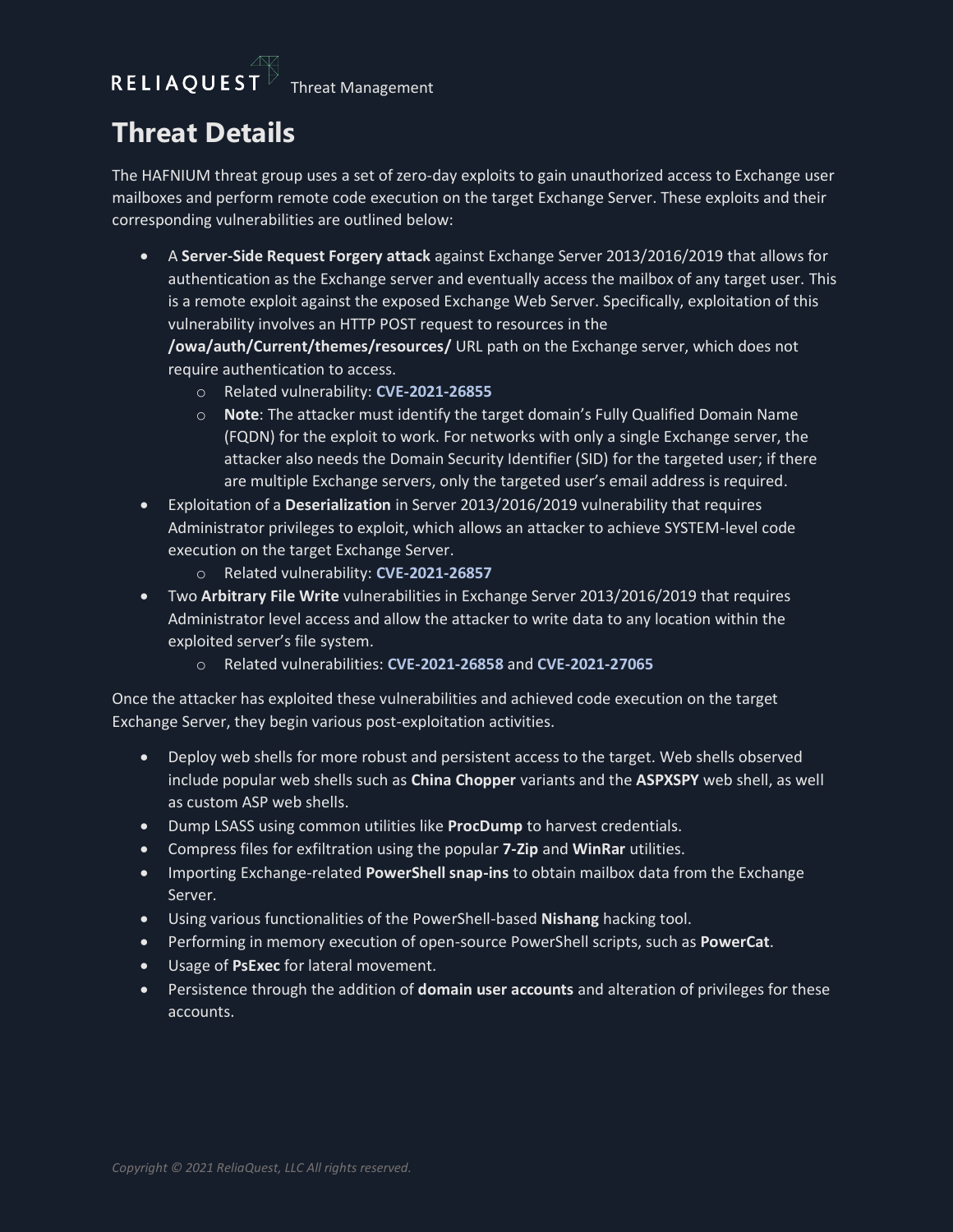## <span id="page-4-0"></span>**Technique Detection**

#### <span id="page-4-1"></span>Reconnaissance

#### T1595 – Active Scanning

Attackers engaged in scanning of public IP ranges to discover vulnerable Exchange servers for targeted attacks.

#### GreyMatter Detections

- RQ-000085-02 Service Discovery Inbound
- RQ-000084-02 Port Scan Inbound
- RQ-000091-01 External Scanners

#### <span id="page-4-2"></span>Initial Access

#### T1190 – Exploit Public-Facing Application

Once a vulnerable server was located, attackers sent several POST requests to the Exchange servers to initiate the exploits, scrape data, upload web shells, and execute remote commands.

#### GreyMatter Hunts

• HAFNIUM IOC Hunt

#### <span id="page-4-3"></span>Execution

#### T1059.001 – PowerShell

Following web shell deployment, HAFNIUM operators performed PowerShell commands such as the Nishang **Invoke-PowerShellTcpOneLine** to get an interactive PowerShell reverse connect or bind shell. They also used PowerShell commands to install snap-ins for Exchange, download **PowerCat** from GitHub, and open a connection to a remote server.

#### GreyMatter Detections

- RQ-SH-000231-03 PowerShell Malicious Framework Commands
- RQ-SL-000225-02 PowerShell Hidden Window
- RQ-SM-000224-02 PowerShell Execution Policy Bypass
- RQ-SM-000229-03 PowerShell File Download

#### <span id="page-4-4"></span>Persistence

#### T1505.003 – Server Software Component: Web Shell

The attackers uploaded PHP and ASPX web shells to the Exchange servers to run post-exploitation commands.

#### GreyMatter Detections

- RQ-SL-000214-03 IDS Web Shell
- RQ-SM-000251-02 Web Shell Console Usage
- RQ-SM-000252-02 Reverse Web Shell Request
- RQ-SL-000253-01 Suspicious Web Shell Request from Threat Host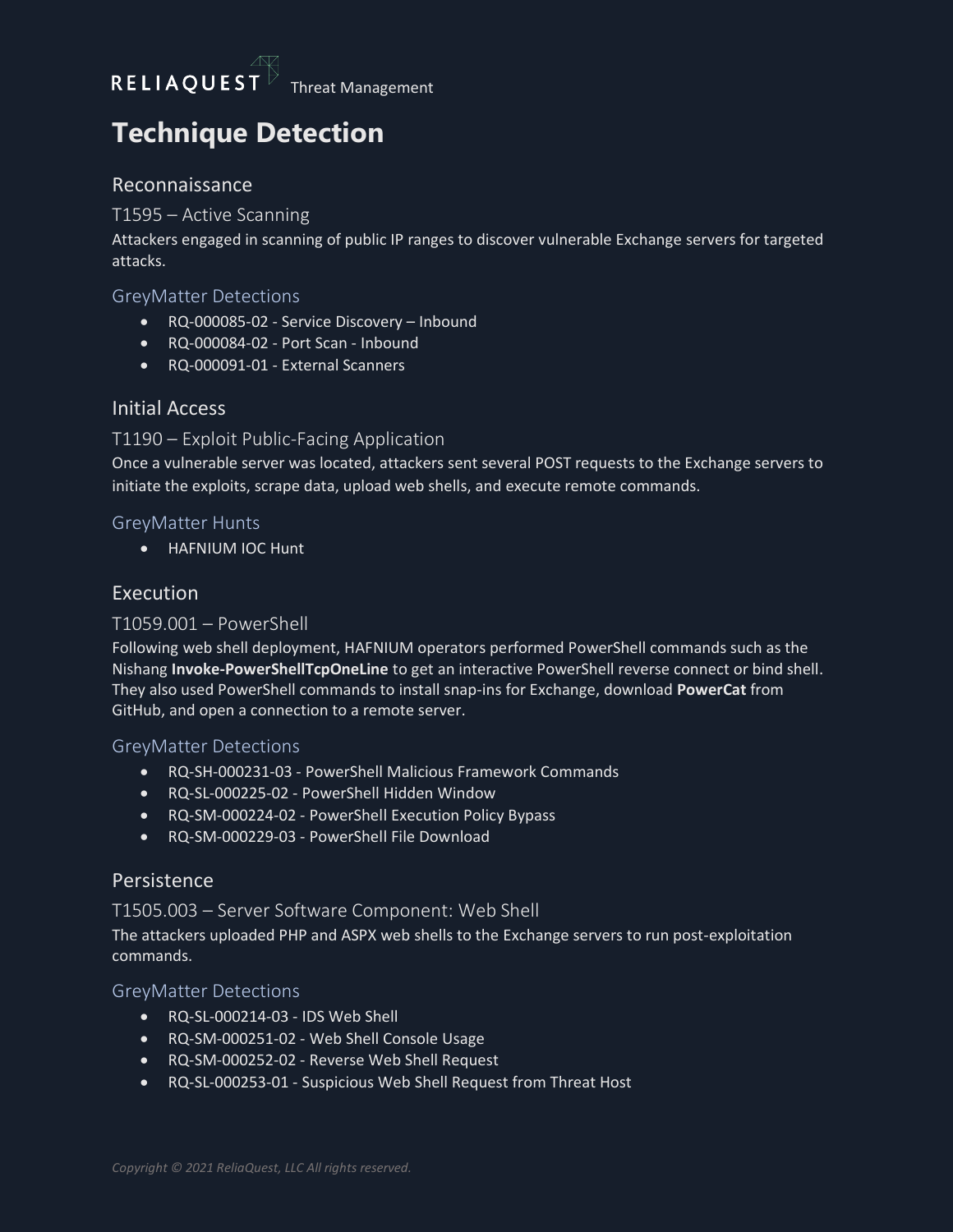## RELIAQUEST

Threat Management

#### <span id="page-5-0"></span>Defense Evasion

T1027 – Obfuscated Files or Information The attackers deployed tools that utilize various PowerShell obfuscation techniques for defense evasion.

#### GreyMatter Detections

• RQ-SH-000227-01 - PowerShell Obfuscated Script

#### <span id="page-5-1"></span>Credential Access

#### T1003.001 – LSASS Memory

Once persistent web shells were established, the attackers targeted credentials by dumping LSASS process memory using **ProcDump**. Sample commands provided below:

cmd /c cd /d C:\\root&procdump64.exe -accepteula -ma lsass.exe lsass.dmp&echo [S]&cd&echo [E]

C:\Windows\temp\procdump64 -accepteula –ma lsass.exe C:\Windows\temp\lsass

GreyMatter Detections

- RQ-SH-000696-01 Credential Dumping
- RQ-SC-002076-01 Memory Grab using ProcDump

#### <span id="page-5-2"></span>**Discovery**

#### T1016 – System Network Configuration Discovery

Multiple recon commands were executed, including commands using the following utility to discover local system network configuration:

• ping.exe

#### T1007 – System Service Discovery

Multiple recon commands were executed, including commands using the following utility to discover local system services:

• tasklist.exe

#### T1033 – System Owner/User Discovery

Multiple recon commands were executed, including commands using the following utilities to discover local system users:

- whoami.exe
- query.exe
- quser.exe

#### GreyMatter Detections

• RQ-000119-01 - Recon Commands

#### <span id="page-5-3"></span>**Lateral Movement**

T1021.002 – Remote Services: SMB/Windows Admin Shares Attackers used **PSEXEC** to pivot between systems and run remote commands.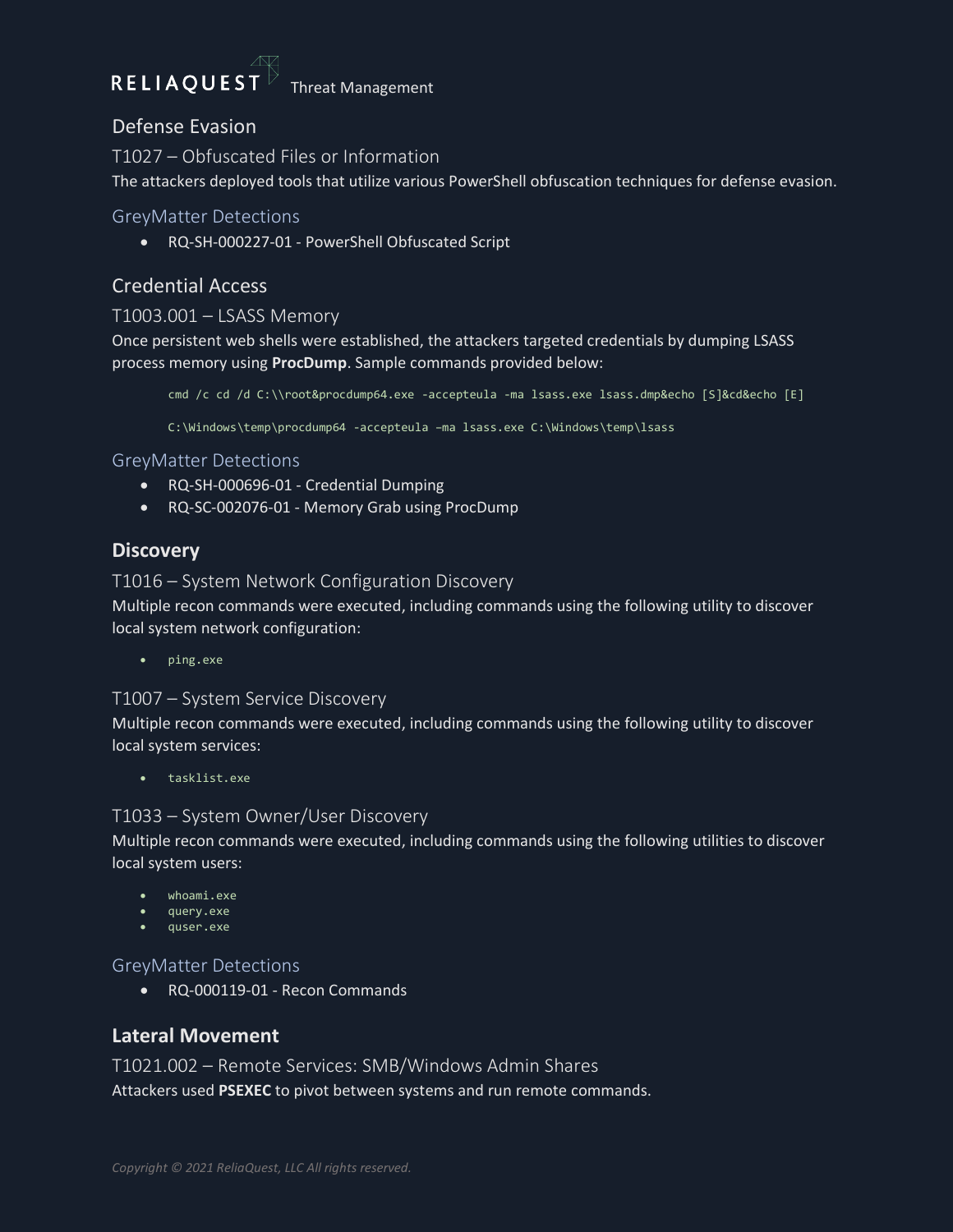### RELIAQUEST

Threat Management

GreyMatter Detections

- RQ-SH-000151-04 PSEXEC Pivoting
- RQ-SM-000782-01 PSEXEC Process Execution

#### <span id="page-6-0"></span>**Collection**

#### T1114.001 – Email Collection: Local Email Collection

Attackers used Exchange PowerShell snap-ins that allowed them to export users' mailbox data. Snap-in and commands leveraging it provided below:

```
Add-PSSnapin Microsoft.Exchange.Management.PowerShell.SnapIn
Get-Mailbox
Get-MailboxExportRequest –ResultSize 100
Get-MailboxExportRequest | RemoveMailboxExportRequest –Confirm:$false
```
#### T1560.001 – Archive Collected Data: Archive via Utility

To prepare the stolen data for exfiltration, attackers would compress the data into ZIP files using common utilities such as **7-Zip** and **WinRar**. Sample command provided below:

C:\ProgramData\7z a –t7z –r c:\ProgramData\it.zip c:\ProgramData\pst

#### GreyMatter Detections

• RQ-002225-01 - Data Compressed

#### <span id="page-6-1"></span>**Command and Control**

T1071.001 – Application Layer Protocol: Web Protocols

The attacker leveraged the **Covenant** post-exploitation framework, which commonly uses HTTP(S)-for command and control.

#### GreyMatter Detections

- RQ-SM-000047-02 IP Based URL HTTP(S) Request Pattern
- RQ-SM-000049-01 High Risk Domain HTTP(S) Request Pattern

#### <span id="page-6-2"></span>**Exfiltration**

#### T1041 – Exfiltration Over C2 Channel

Since the attacker is utilizing **Covenant** for post-exploitation activities., it's safe to assume that some type of exfiltration occurred over the existing command and control channel.

#### T1567.002 – Exfiltration Over Web Service: Exfiltration to Cloud Storage

Once the attacker has gained access to a victim network, HAFNIUM typically exfiltrates data to file sharing sites like **mega[.]nz**.

#### GreyMatter Detections

- RQ-SM-000047-02 IP Based URL HTTP(S) Request Pattern
- RQ-SM-000049-01 High Risk Domain HTTP(S) Request Pattern

#### <span id="page-6-3"></span>**Impact**

T1531 – Account Access Removal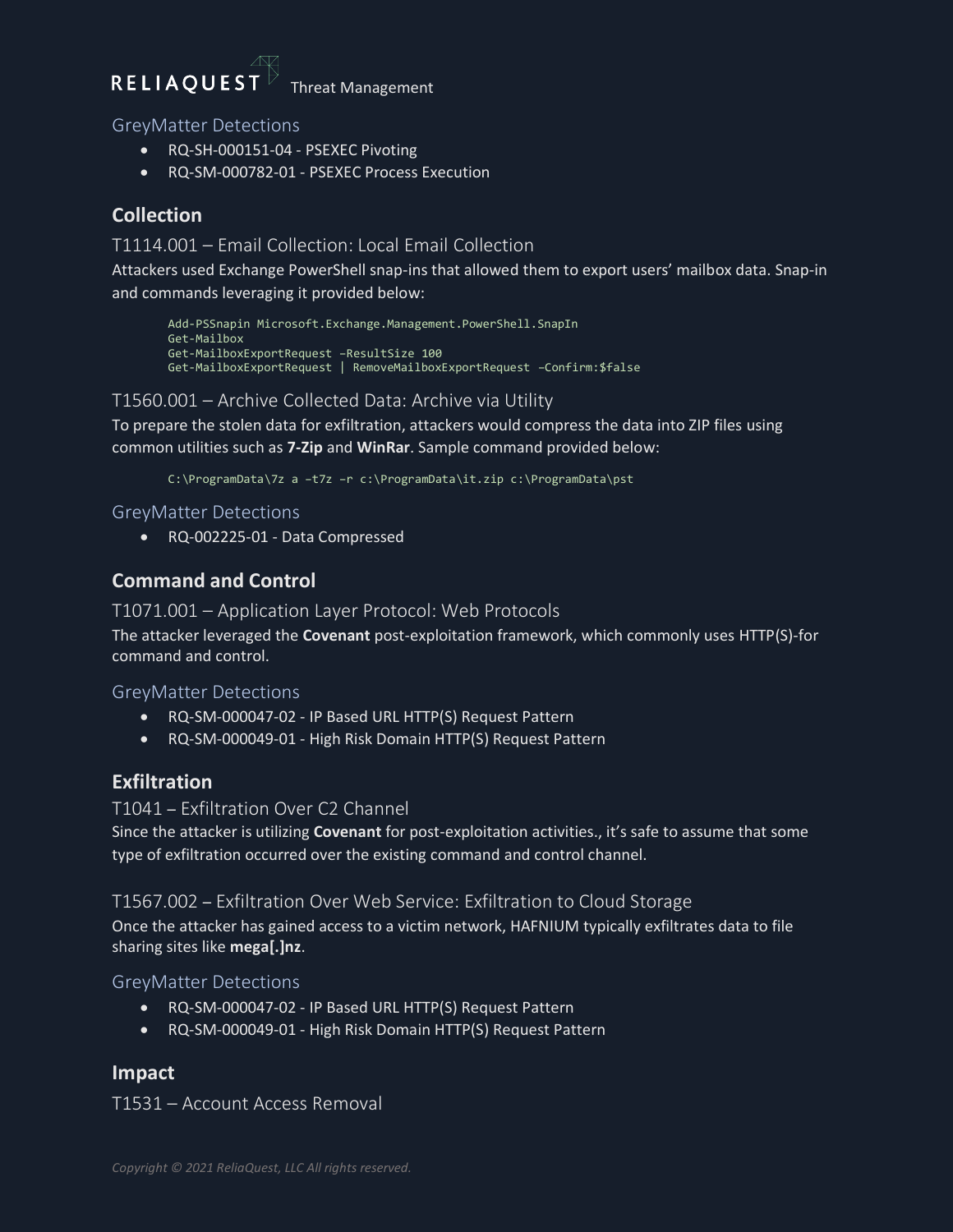# $\overline{R}$  **ELIAQUEST** Threat Management



The attacker executed a command to delete the 'Administrator' account from the 'Exchange Organization administrators' group. Sample command provided below:

```
cmd /c cd /d C:\\inetpub\\wwwroot\\aspnet_client\\system_web&net group "Exchange Organization 
administrators" administrator /del /domain&echo [S]&cd&echo [E]
```
#### GreyMatter Detections

• RQ-000018-01 - Security Group Modifications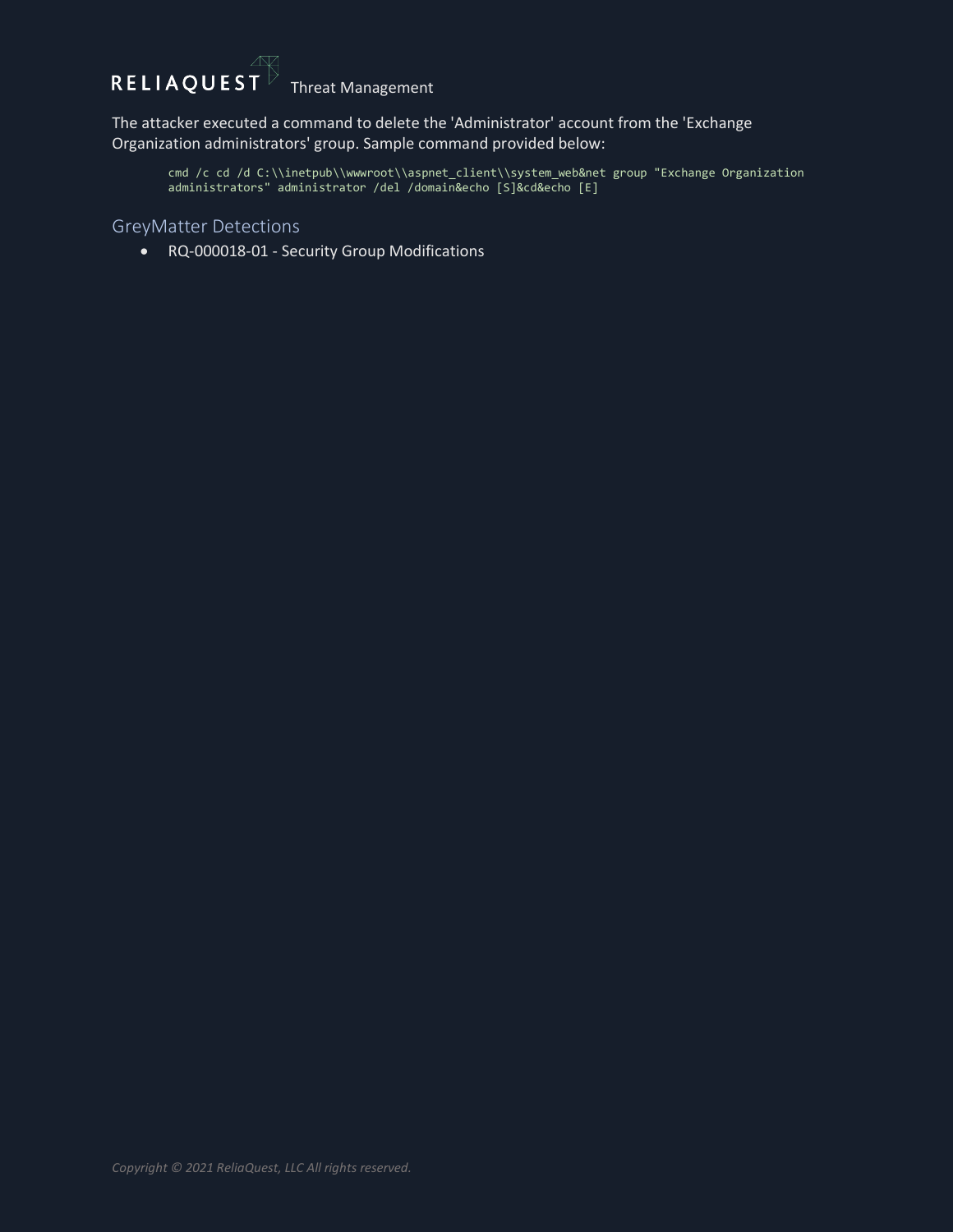## RELIAQUEST  $\overline{TT}$  Threat Management

### <span id="page-8-0"></span>**ReliaQuest Response**

ReliaQuest is approaching the response to this threat campaign from several angles, all supported through our GreyMatter platform.

#### <span id="page-8-1"></span>**Intel**

The ReliaQuest Threat Management is actively collecting, categorizing, and vetting Indicators of Compromise (IoCs) related to this campaign. All these IoCs are being continuously ingested into the GreyMatter Intel platform for use in investigations by the ReliaQuest SOC and our customer base.

#### <span id="page-8-2"></span>**Detect**

The ReliaQuest Threat Management team has identified existing Detect artifacts (rules, reports, and dashboards) that can be used to detect the activities associated with this Campaign. We are also engaging our Detection Engineering teams to ensure that these artifacts exist in customer environments, where possible. This ensures that our customer base has a standardized, vetted set of detection rules relevant to the threat.

Additionally, we are performing rapid research and development of detection techniques for new techniques exposed by this threat. In doing so, we are looking to inject even more fine-grained detection capabilities into Detect to address this campaign.

#### <span id="page-8-3"></span>**Hunt**

If you confirm you had a vulnerable version of on-premises Exchange, the ReliaQuest Analyst team will run a retroactive threat hunt through GreyMatter to identify activity related to the HAFNIUM threat group. These hunts will look for vetted IoCs alongside analysis of identified threat activity.

In addition to these approaches to response, the ReliaQuest Threat Management Team is continuously monitoring the threat campaign for any changes. As new IoCs, behaviors, motivations, and other information about the threat group surfaces, we will provide updates to our customer base and other partners. We will also continue to perform research on adversary tactics, techniques, and procedures to bolster our ability to detect them through Intel, Detect, and Hunt.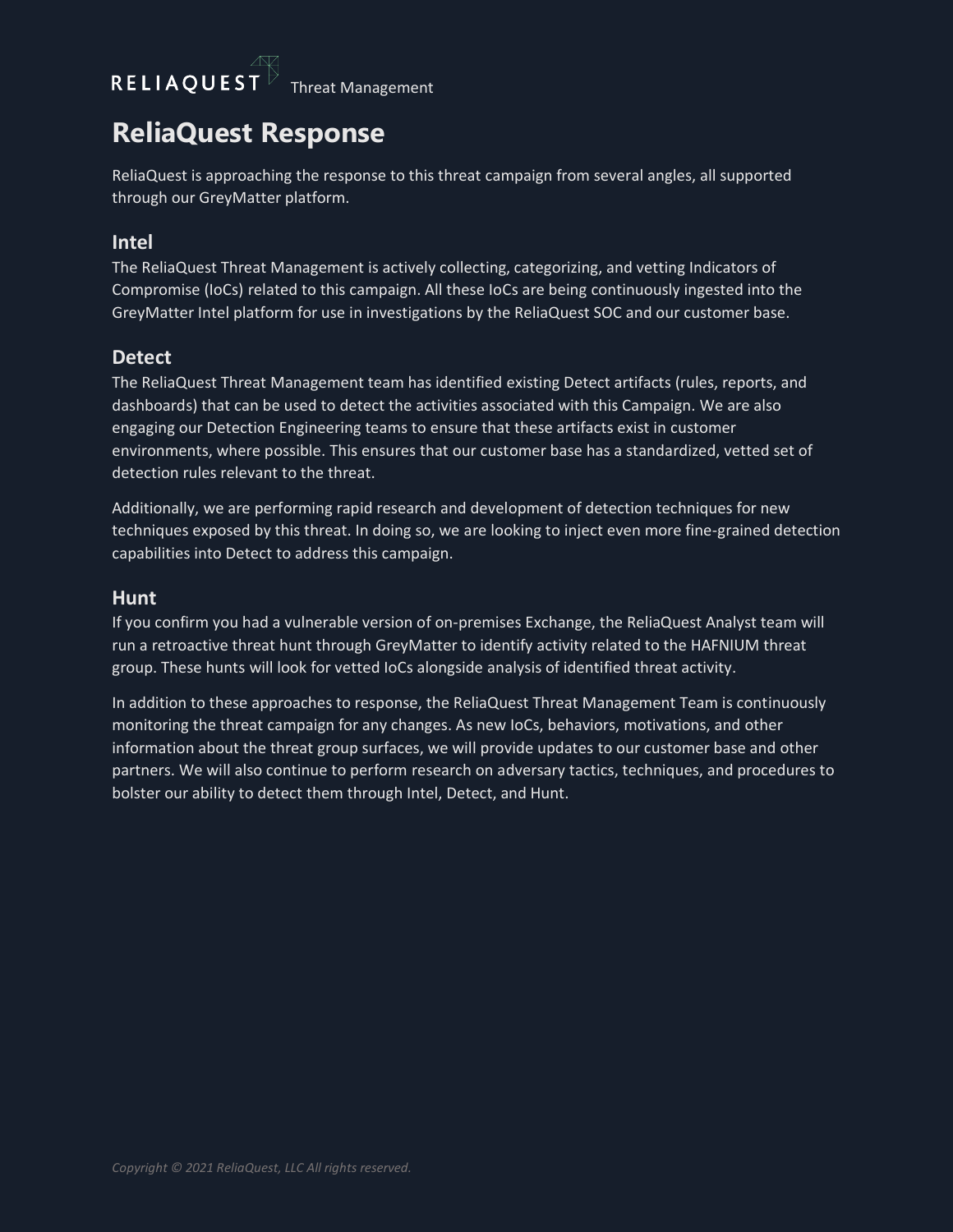### <span id="page-9-0"></span>**Recommendation**

In our analysis of the HAFNIUM threat campaign, we've identified some key recommendations to help our customers and partners defend against these attacks:

- Apply the [relevant updates](https://techcommunity.microsoft.com/t5/exchange-team-blog/released-march-2021-exchange-server-security-updates/ba-p/2175901) from Microsoft to all affected on-premises Exchange Servers (Exchange Server 2013/2016/2019).
- Ensure proper antivirus/endpoint coverage across critical servers, especially on-premises Exchange servers. The adversary in question is using well documented TTPs and well signatured tools for post-exploitation activities.
- Limit remote access to Exchange servers where possible. The chaining of the four vulnerabilities involves remote access to the target Exchange server. Limiting this attack surface is crucial to avoiding compromise.
- Ensure proper logging across your environment, prioritizing the following log sources relevant to the threat campaign:
	- o Windows Operating System Logs
	- o Endpoint Detection Logs
	- o Firewall Logs
	- o Forward Proxy Logs
	- o Web Server Logs (IIS in particular)
- Search Exchange server logs for indicators of compromise by using Microsoft's prebuilt PowerShell search commands.